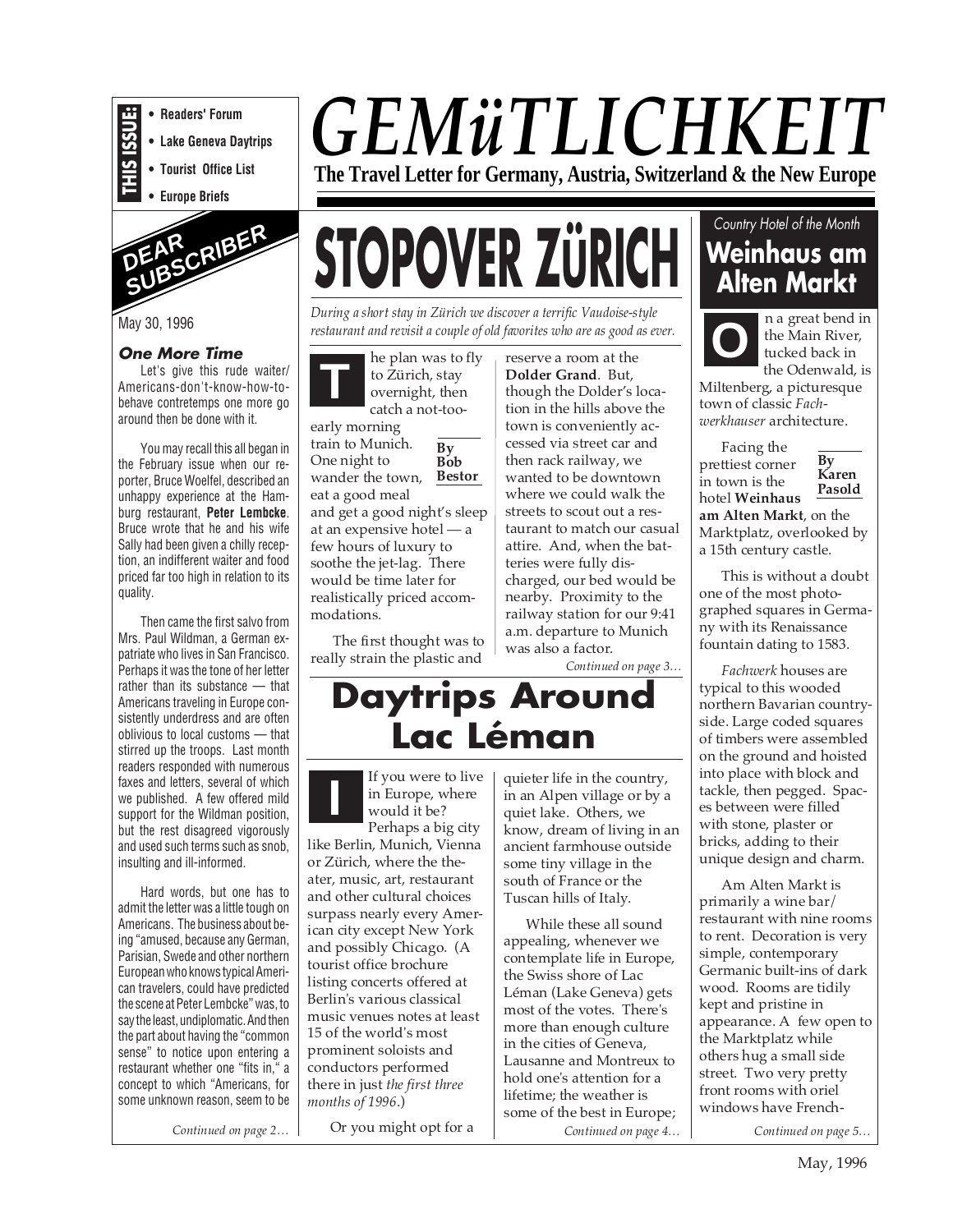#### *DEAR SUBSCRIBER Continued from page 1*

oblivious" and thus "ask for it when treated shabbily," further fanned the flames.

As a result, her point that many Americans don't "get it" when it comes to understanding German customs and etiquette, got lost.

She may be right, but I'm not sure I "get it" either and, what's more I don't think it's a matter of great importance when it comes to the way I'll be treated as a tourist. No doubt dozens — maybe hundreds — of German waiters, shopkeepers, hotel owners, gas station attendants and others with whom I have come in contact over the years, have thought to themselves, "now this fellow's a bit strange," all the while treating me with respect and courtesy.

Who cares if American men don't wear a coat and tie to Sunday breakfast in Europe? Some, but surely not most. On the other hand, who cares over here if Europeans put their fork in the left hand and use a knife to scrape food onto the underside of it? Hardly anybody. And for those who do care, could it possibly justify rudeness? Of course not.

Is it rude to ignore local customs? Certainly, but most people on both sides of the Atlantic are tolerant when they know such acts are borne of ignorance not malice.

So, while I strongly recommend knowing local customs and taking great care not to offend, I suggest Mrs. Wildman lighten up a little.

I'm sure she would take issue, and with good reason, with American references to "typical Germans." As we have learned the hard way in this country, making assumptions based on race, religion, gender or nationality is a sure way to find trouble. (At least in most cases. There are exceptions. For example, when was the last time you saw or heard a German character sympathetically portrayed in a TV or radio advertising spot?).

What happened to the Woelfels in Peter Lembcke had nothing to do with manners or "cold" northern Germans or ugly Americans or political correctness. And, the Woelfels weren't treated badly because they wore the wrong clothes. (Mrs. Wildman *assumed* they were improperly dressed but, in fact, they were not; Sally Woelfel even wore a fur coat — politically incorrect in some parts of the U.S. but still chic in Europe).

No, it all comes down to a restaurant that virtually all parties agree is average and overpriced, and a waiter who is either incompetent or a jerk maybe both. Bad restaurant experiences happen in San Francisco, New York, Dismal Seepage, Oregon...anywhere. This time it was Hamburg.

So let's give Peter Lembcke zero points out of 20 and move on.

#### **Use Debit Card In Europe**

Last month we urged readers to rely on their credit cards not only for overseas purchases but for obtaining cash from ATMs. What we should have noted is that your bank will charge a fee usually about \$2 to \$10 — if you use a credit card at the ATM and also charge interest from the date of the transaction. However, there won't be any interest charged if you use a debit card and the transaction fee will be less.

#### **Read it Here First**

Every now and then somebody complains about the price of Gemütlichkeit vs. such travel magazines as Condé Nast Traveler and Travel & Leisure. To them we point out that our total focus is almost entirely on Germany, Austria and Switzerland — about 7,000 words every month. Most people subscribe to Gemütlichkeit because they are interested in a concentration of information on our part of the world. We seldom do pictures or use space-wasting layouts. The two travel magazines mentioned cover the entire world. Consider yourself lucky if either publishes five or six meaty stories per year on Germany, Austria or Switzerland. They have hundreds of thousands of subscribers and we have a few thousand.

Amazingly, these magazines see Gemütlichkeit as competition. They are extremely reluctant, for example, to rent lists of their subscribers to us. (I know what you're thinking; you abhor "junk mail." But let me assure you, without "junk mail" there would be no Gemütlichkeit. Direct mail is the only viable way to market our product and without qualified lists to mail to we would soon be out of business.)

Not only are we competition, apparently we are now an editorial source. The May issue of Travel & Leisure carries a story entitled Holy Fahrvergnügen. It is a brief auto tour whose overnight stops are Bamberg and the village of Muggendorf. The author recommends the **Hotel St. Nepomuk**in Bamberg and a visit to **Brauerei Schlenkerla.** In Muggendorf the overnight is the **Hotel Feiler** and its Michelin one-star restaurant. The piece also suggests the drive include the towns of Tüchersfeld and Pottenstein and a visit to the Teufelshöhe, a series of caves. There were a couple of other restaurants mentioned but the towns, hotels and sights mentioned above were the essence of the piece. It was a good story.

But the interesting, almost eerie, part is that our "Grand Tour-Part I" story published last August, included, almost exactly, the itinerary offered by the story in Travel & Leisure— towns, hotels and things to see. Using us as a source isn't illegal, in fact it's a bit of a compliment. So, for once, those who dropped us because they could get "the same stuff" in Travel & Leisure and Traveler, are right. Of course, they got it nine months later — along with about 900,000 other people — and what took four pages of text, pictures and graphics for T&L to present, we did in less than two columns. By the way, we first reviewed the Hotel Feiler in January of 1988 and the St. Nepomuk in August of 1993. Thanks for letting me get that off my chest. — RHBĬ.

| <b>GEMÜTLICHKEIT</b><br><b>Vol. 10, No. 5</b><br>May, 1996                                       |                                                                      | <b>HOTEL RESTAURANT RATING KEY</b>     |              |                              |     |
|--------------------------------------------------------------------------------------------------|----------------------------------------------------------------------|----------------------------------------|--------------|------------------------------|-----|
|                                                                                                  | The Travel Letter for Germany, Austria, Switzerland & the New Europe | <b>Rating Category</b>                 | <b>Scale</b> | <b>Hotel Rating Criteria</b> |     |
|                                                                                                  |                                                                      | Unacceptable                           | $0 - 3$      | People/Service               | 30% |
| <b>Editor &amp; Publisher:</b>                                                                   | Robert H. Bestor, Jr.                                                | Adequate                               | $4 - 7$      | Location/Setting             | 15% |
| <b>Associate Editors:</b>                                                                        | Elizabeth Schiller, Bruce Woelfel                                    | Average                                | $8 - 11$     | Guestrooms                   | 30% |
| <b>Contributing Editors:</b>                                                                     | C. Fischer, R. Holliday                                              | Above Average                          | $12 - 15$    | Public rooms                 | 5%  |
| <b>Design &amp; Composition:</b>                                                                 | Paul T. Merschdorf                                                   | Excellent                              | $16 - 20$    | Facilities/Restaurant        | 20% |
| <b>Consulting Editor:</b>                                                                        | Thomas P. Bestor                                                     |                                        |              |                              |     |
| <b>Subscription Dept:</b>                                                                        | Andy Bestor, K. Steffans                                             | <b>Special Designations</b>            |              | <b>Restaurant Criteria</b>   |     |
| <b>Gemütlichkeit</b> (ISSN 10431756) is published monthly by UpCountry Publish-                  |                                                                      | <b>G</b> By virtue of location, decor, |              | Food                         | 65% |
| ing, 2892 Chronicle Avenue, Hayward, CA 94542. TOLL FREE: 1-800/521-                             |                                                                      | special charm, warmth of               |              | Service                      | 20% |
| 6722 or 510/538-0628. FAX: 510/582-8296. Subscriptions are \$67 per year                         |                                                                      | management, or combina-                |              | Atmosphere                   | 15% |
| for 12 issues. While every effort is made to provide correct information in this                 |                                                                      | tion thereof, an especially            |              |                              |     |
| publication, the publishers can make no quarantees regarding accuracy.                           |                                                                      | pleasant establishment.                |              |                              |     |
| Periodicals postage paid in Hayward, CA.                                                         |                                                                      |                                        |              |                              |     |
| <b>POSTMASTER: SEND ADDRESS CHANGES TO:</b><br>Camütlichkeit 2802 Chronicle Ave Hawword CA 04542 |                                                                      | Offers significant value.              |              |                              |     |

Gemütlichkeit, 2892 Chronicle Ave., Hayward, CA 94542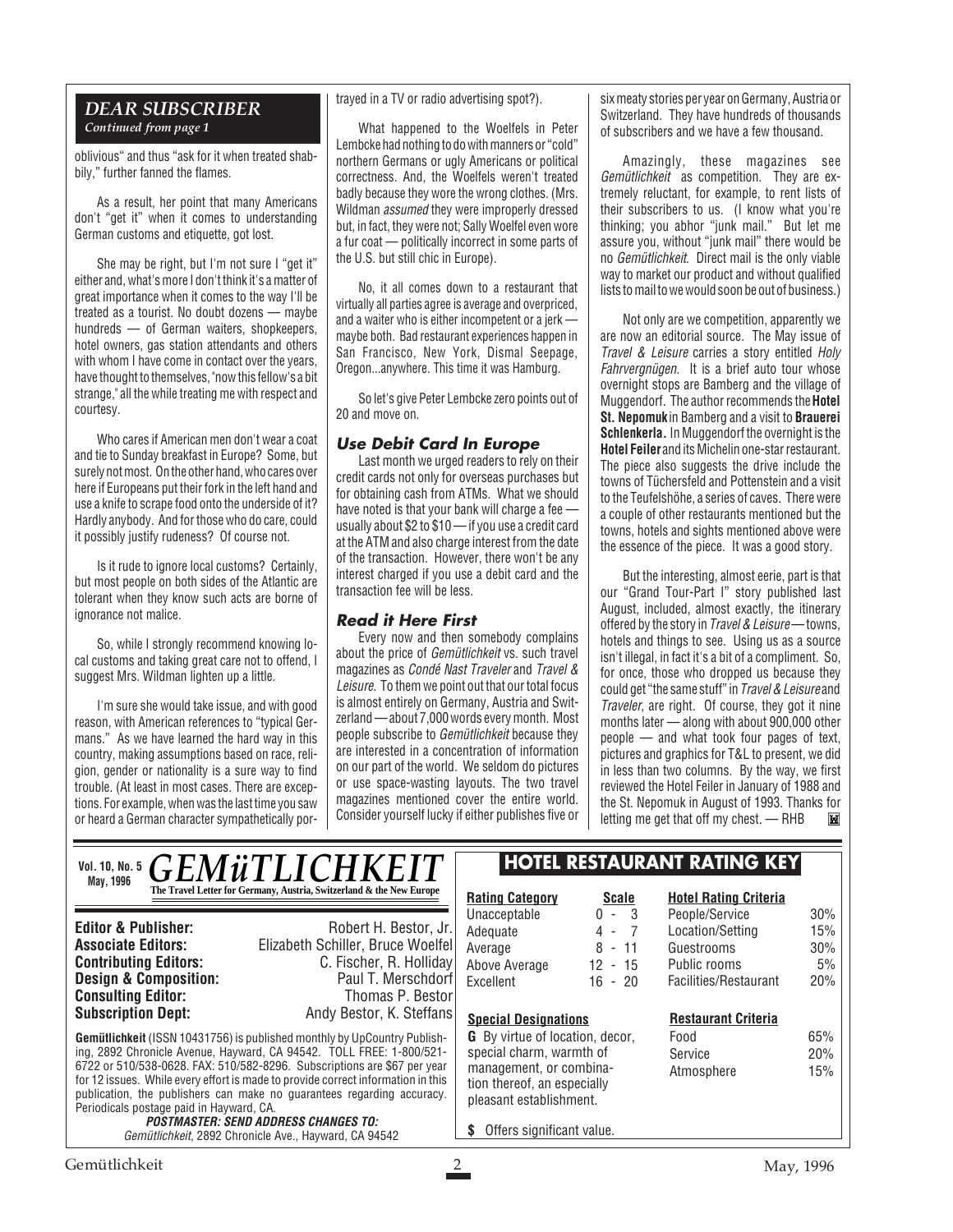#### *ZÜRICH STOPOVER Continued from page 1*

#### *The Hotel...*

Given our requirements, the **Savoy Baur en Ville** was an easy choice. Its location on Bahnhofstrasse at the Paradeplatz could not be more central and the hotel's air of quiet, clubby luxury is the perfect atmosphere in which to collapse after an 11-hour Swissair flight from Los Angeles.

Except for service, the style of the Savoy is not "Grand Hotel." There are no immense, opulent public rooms with soaring ceilings and dazzling chandeliers. The lobby, in fact, is quite small but the scaled-down atmosphere exudes quality and competence. It is a place for heavy hitters keeping a low-profile; a home-awayfrom home for the mysterious super rich on a Bahnhofstrasse "bank" holiday. The Savoy's uniformed staff is a precision outfit, ever alert to the needs of guests.

Forgive us if we make the Savoy sounds coldly efficient; it is not. It is warmly efficient. What we wrote after our last visit in 1991 still holds: "The Savoy is owned by a Swiss bank but Manfred and Christina Hörger manage it as if it were their own. They live on the premises, are visible and available at all hours and treat guests with the special warmth that is unique to small, family-operated hotels."

Why Michelin's *Red Guide for Switzerland* has chosen to omit the Savoy from its pages is inexplicable and without justification. In our view, it easily rates the "red" designation Michelin reserves for "particularly pleasant or restful" hotels.

The Savoy, of course, is expensive — its published rack rates are identical to the Dolder's and other five-star Zürich hotels.

**Daily Rates:** Singles 330 to 430 Sfr. (\$264-\$344), doubles 480 to 630 Sfr. \$384 to \$504. Facilities: Restaurant Savoy (jacket & tie), Savoy Bar, Restaurant Orsini. Room service until midnight.

**Contact:** Savoy Baur en Ville Zürich, Paradeplatz, CH-8022 Zürich, tel. 01/ 211 5360, fax 01/221 1467. **Rating:** 18/20 EXCELLENT G

#### *The Walk...*

We took a couple of laps around Zürich that first night. It was Good Friday, and not much was open. Our track started at the Savoy, went via the Fraumünster, with its stained glass windows by Chagall and Giacometti, across the river to the old town, then turning left to follow the main walking street — Münstergasse which becomes Niederdorf Strasse to its end at the Bahnhof Brücke. There we crossed the river back to Bahnhofstrasse then left again back to Paradeplatz and the Savoy. Of course, there were many side trips down little alleyways and various dead ends.

At Rennweg 7, just off Bahnhofstrasse, we sauntered into the lobby of **Hotel Widder**. Its location, exterior and general ambience seemed to suggest a charming, small hotel where one might be able to find a mid-priced double room (currently about \$250 in Zürich). Well, charming it is and relatively small, too — 49 rooms; but mid-priced, no. Doubles are the same as at the Dolder and Savoy, 480 to 630 Sfr. (\$387 to \$508).

On your way through the old town be sure to stop for a beer or coffee at the tiny **Rheinfelder Bierhaus** (19 Marktgasse), an old favorite. This year it was the same as always, a little seedy to the point that some fastidious readers may fear to tread. But not dirty. Check out the fresh, clean bathrooms. Still, the Rheinfelder is pretty funky; its walls are decorated with signs showing the prices of various dishes: *Poulet* (half a chicken) 9.5 Sfr. (\$7.65); *Schnitzel Paniert* (pan fried veal) 10 Sfr. (\$8.10) and *Schwein Kotelette* (pork chops)11.5 Sfr. (\$9.25). Half a liter of Cardinal beer is 3.8 Sfr. (\$3.10), about what we pay in California for locally brewed micro beers.

Booths, tables and chairs are plain wood and the floor is a rough tile. The place is full of regulars which, though most of them smoke, adds to its charm.

#### *The Restaurant...*

This may sound a trifle immodest, but our terrific dinner at **Le Dézaley**, on the right bank in the old town, was a stroke of intuitive genius. Years of choosing restaurants by peeking through windows, examining menus

posted outside and sniffing around in general, has heightened our ability to select good restaurants based on limited sensory input.

Our flight had landed at 5:30 p.m. and from about 6:30 to 9 p.m. we walked the city keeping an eye out for likely dinner prospects. But because of the holiday, many restaurants were closed. The blue jeans attire which we were unwilling to change further limited our choices.

Three or four likely spots had been given the once-over when we came across Le Dézaley. A posted menu that included such familiar down-to-earth dishes as *Geschnetzeltes Leber* and *Kalbsteak vom Grill* was encouraging. It was to be the first meal of the trip, anticipated for several days, and our palates had been psychologically conditioned for plain food, good beer and tasty Swiss *vin ordinaire*. The fact that Le Dézaley was lively and full of customers — always a good sign clinched the deal.

Inside, Dézaley Restaurant Vaudois, its official name on the menu, is a series of many small rooms with heavy beams, rough stucco walls adorned with pithy food and wine aphorisms in French, and — even at 9:30 p.m. — a constant stream of people coming to eat.

We got just what we wanted. First, came a traditional mixed salad of the freshest ingredients: julienned carrots, cucumbers, beets, radishes, sliced tomatoes, hard-boiled eggs, radicchio and lettuce greens.

*Kalbsschnitzel* from the grill (veal steaks) served with *Pommes Frites* (33SFr./\$27) and *Kalbsleber Geschnetzeltes* (calves liver chopped and sauteed) (32SFr./\$26) with *Rösti*, were both wonderful examples of these common dishes. The veal was thicker than Viennese-style Schnitzel and not breaded, but moist and served with reduced pan juices. The bite-size pieces — strips actually — of liver were tender enough to cut easily with a fork and absolutely delicious. We surmised they had been given a light flour coating and fried in butter. The potatoes — *Rösti* and *Pommes Frites* — were heavenly.

Sadly, Dézaley has no beer on draught so we had to make do with bottled Hurlimann while we exam-*Continued on page 4…*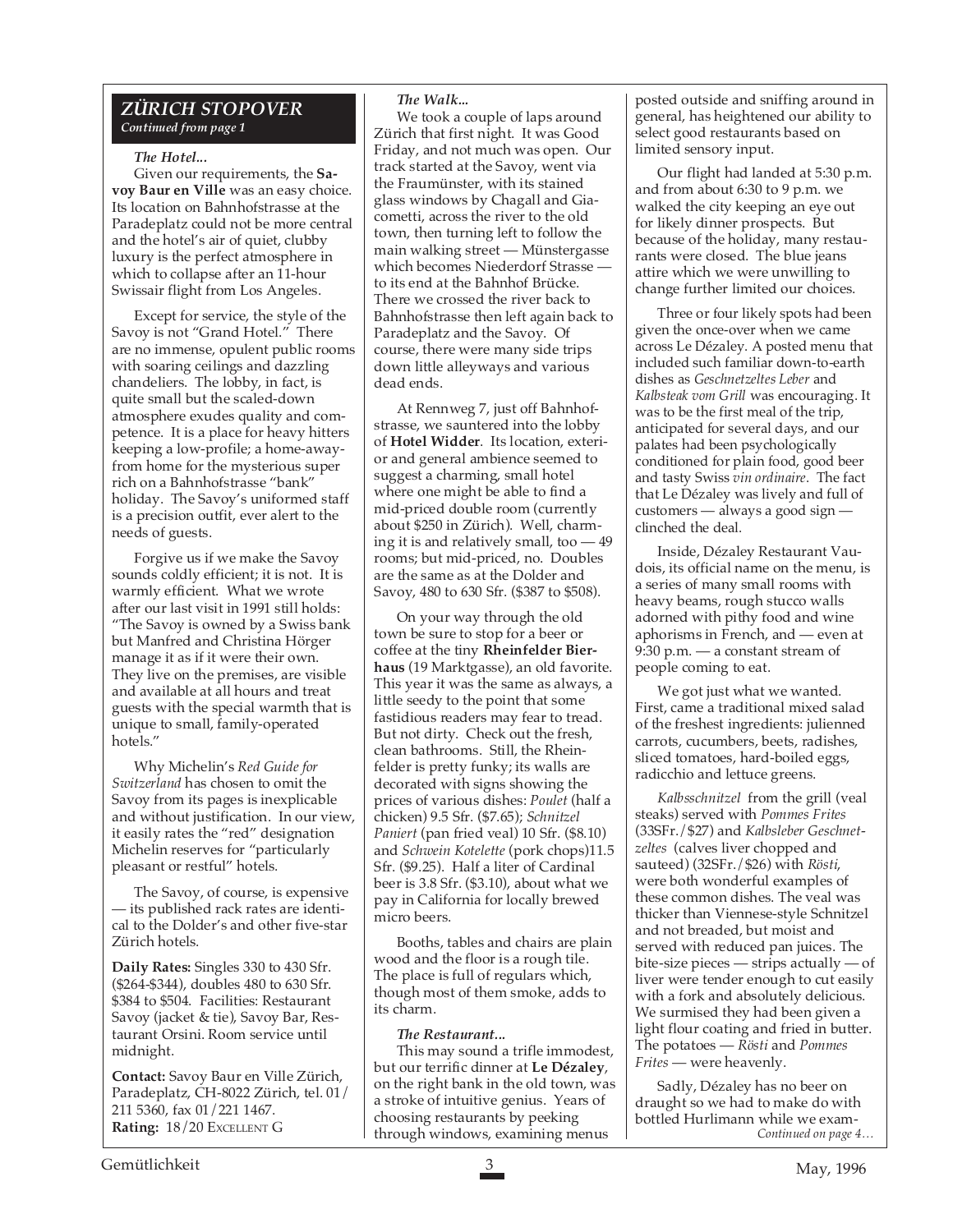#### *STOPOVER ZÜRICH Continued from page 3*

ined the menu. With the meal we shared a half bottle of red Pinot Gamay wine from the village of St. Saphorin, just west of Vevey on Lac Léman (Lake Geneva).

This kitchen cooks the "old standards" about as well as you'll find anywhere. We paid about \$85 for dinner for two including beer, wine and dessert.

Le Dézaley, Römergasse 7, near Grossmünster, CH-8001 Zürich, tel. 01/251 6129, fax 01/252 2702. Moderate prices.

 **Rating:** 15/20 ABOVE AVERAGE \$

#### *The Comment...*

Our time in Switzerland this trip was far too brief but it brought to mind comments we've heard over the years about the "cold" Swiss. As usual, we couldn't find any. The Swissair crew, the taxi drivers who drove us to and from the Bahnhof, the woman who sold us rail tickets, everyone at the hotel, the waiter at Le Dézaley and the people at the Rheinfelder, ranged in their attitudes from friendly, helpful and efficient to neutral and efficient. None was rude or impatient. No one threw their arms around us, but we'll take cool and efficient over warm and incompetent any time.

#### *The Rental Car Tip...*

Zürich is a great gateway to Europe. Kloten Airport is compact and convenient, has its own railway station and is virtually on the Autobahn. Those renting a car in Zürich who want to avoid the 9% airport tax can take the train downtown to the main railway station (about 15 minutes) for 5.10 Sfr. (\$4.11) and then walk about one kilometer along the West side of the river Sihl to the Hertz station on Morgartenstrasse.

#### *LAC LÉMAN DAYTRIPS Continued from page 1*

the public transportation is unmatched; and, of course, there are precious few drive-by shootings.

A two-bedroom condo in a small hillside town above the lake would do nicely. It would have a large balcony overlooking neat vineyards, the vast, sparkling lake and, on the

French side, drifting in and out of the clouds, the Savoie Alps.

One of the attractions of this area is its proximity to some of Europe's greatest delights. Of course, Switzerland is a small country and none of its many charms is much farther away than a three-hour drive. The variety of things to see within an easy drive of the lake is extraordinary. In less than an hour, one can be in fashionable Gstaad, see the Roman ruins at Avenches, stroll the hilltop fortress town of Gruyères or explore Fribourg, one of Switzerland's most picturesque towns. Lyon, at the heart of France's great Burgundy wine region and the center of some of the world's greatest cooking, is just 94 miles from Geneva. Milan is only about 200 miles in the opposite direction.

walled fishing town of Yvoire, which is worthy of a visit. Park the car at the gates to the town and walk the narrow streets of the village.

Some readers use Yvoire's immensely charming **Hotel du Port** as a "first night" hotel out of the Geneva Airport, which is only about 30 km (19 miles) distant. The hotel's ancient, vine-covered, stone building is directly on the lake, at the end of a narrow street crowded with flower-bedecked old stone and wood buildings housing small restaurants, galleries and shops. The du Port has a glassenclosed restaurant that seems to hover over the water and, at from 500 to 750 FF (\$95-\$143) for an air-conditioned double room, is an excellent value.

Hotel du Port, Yvoire - 74140



Here are two easy daytrips. The first, into France on the other side of the lake, is by car. The other, an exploration of Vevey and Montreux, could be done mostly on foot or by bicycle, with an occasional assist from public transport.

#### Circle the Lake

Map: *Die Generalkarte Switzerland #*2. This trip is mostly in France, where things are less expensive. Proceed east from Lausanne, along the Red Road by the lake, skirting the eastern tip and finally heading back northwest on Red Road #21 to St. Gingolph at the French border. Once in France, always choose the road nearest the lake to stay as close to the water as possible. You'll pass through Evian, with its spa and large casino, then another spa town, Thonon-Les-Bains, and then, on a piece of France that juts into the lake, the medieval,

Douvaine (France), tel. 50 72 17, fax 50 72 90 71.

Continuing on after Yvoire, being careful to remain as near the lake as possible, you soon will encounter the hulking structures of Chateau de Beauregard and beyond that, another town worth a stop, Hermance, which is back in Switzerland.

From there it's only 16 km (10 miles) into Geneva where, if you keep the lake in view on your right, you'll have no problem finding Red Road #1 heading back northeast toward Lausanne. If you've time you might stop at Chateau Coppet — about 13 km (8 miles) beyond Geneva — for a tour of this fine 18C house that once belonged to a banker.

Celebrity Tour Understandably, the Lac Léman region — especially around Vevey -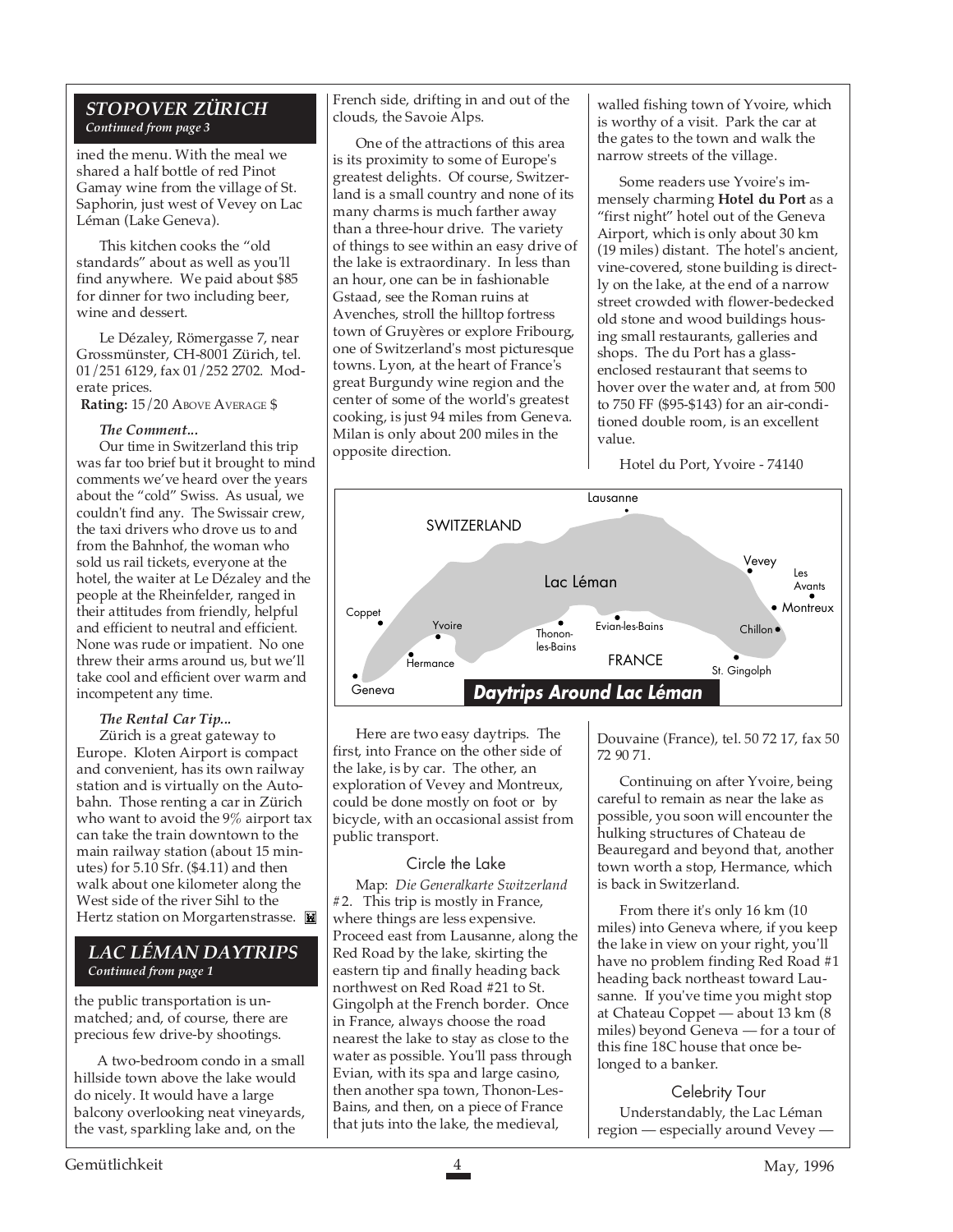has attracted its share of famous names. Though there are few monuments to those that are gone, a willingness to explore will yield a few traces of their presence.

• Though you won't find many celebs, an interesting start to the day might be at the **Wine Museum at Aigle** with its 13C turreted castle splendidly set in the vineyards. Afterward, proceed northwest, back toward the lake, on Red Road #9.

• Stop at **Château de Chillon**, thought to be one of the best preserved medieval castles in Europe, and one of Switzerland's most popular tourist attractions. In its present form, the castle dates to the middle of the 13th century, but its fame began in 1816 when the English poet, **Lord George Gordon Noel Byron**, wrote his *Prisoner of Chillon*, a tribute to Francois de Bonivard who was held in its dungeon for four of the six years (1530-36) of his Chillon imprisonment. Byron's name carved on a dungeon pillar is thought to be a fake.

Byron met his friends, the Shelleys, in Geneva in 1816 and there, during an evening of story-telling, Mary Shelley is said to have first introduced her character, Frankenstein.

• Go on to Montreux. At Grand Rue 100 is one of the finest hotels on the lake, the **Montreux Palace**. **Vladimir Nabokov** and his wife settled in Switzerland in 1961 and for a time, in 1964, they lived in this luxurious hotel. The successful U.S. release in 1958 of his novel *Lolita* had given Nabokov financial independence and he loved to collect butterflies in nearby mountain pastures.

• Further on in Clarens, at Rue Sacre du Printemps 7, is the flat of composer **Igor Stravinsky** where he wrote *Sacre du Printemps*, the "Rite of Spring."

• Above Montreux, in the village of Chamby, is the **Hotel des Narcisses**, one of many European hangouts, in the early 20s, of American writer **Ernest Hemingway**. Hemingway also spent some time further up the hill, in Les Avants, where he enjoyed the bobsled run.

• Les Avants also attracted the immensely talented British novelist, playwright, actor and lyricist, **Noel Coward**. On the route de Sonloup he purchased a 10-room chalet on four acres of land. While his home was being renovated Coward stayed at the **Hotel Victoria** in nearby Glion.

• In Vevey (if its Saturday morning, your first stop should be the open air market), at 49 Rue d'Italia, is the **Hotel Trois Couronnes**, where American writer **Henry James** wrote his novel *Daisy Miller*. Published in 1878, the scene of the novel is Vevey and there are descriptions of the town, its people and the hotel.

• Following the death of his three-year-old daughter, Russian writer **Feodor Dostoevsky** settled in Vevey in 1868. At Rue du Simplon 13, he worked on his novel, *The Gambler*.

• On a terrace overlooking Vevey is **Eglise Saint Martin** (Church of St. Martin) which **Victor Hugo**, an exile from France because of his opposition to Napoleon III, sketched in 1861. His novel *Les Miserables* was published the following year and he returned to Paris in 1870.

• Just north of Rue de Lausanne, near the bus stop "Funiculaire du Mont Pèlerin," is the Cemetery of Corsier where, among numerous other famous folk, are buried two prominent Brits, **Graham Greene**, author of *The Third Man* and *Our Man in Havana,* and film star **Charlie Chaplain**.

Greene, who had family in the area, died in Vevey in 1991.

Chaplain brought his fourth wife Oona O'Neill, daughter of playwright Eugene O'Neill, and nine children from Hollywood to the village of Corsier in 1953 where they settled in a luxurious estate. He had refused U.S. citizenship and been labeled a Communist sympathizer. Both Chaplain and Oona are buried in Corsier and their descendants still occupy the family home.

• In 1923, at Route de Lavaux 21, the architect Eduard Jeanneret, known as **"Le Corbusier,"** designed a home for his parents. The family

lived in the house until 1972. It is now a museum. Le Corbusier, who played a key role in the development of modern architecture, drowned accidentally in the Mediterranean in 1965. M

#### *COUNTRY HOTEL Continued from page 3*

style furniture and are larger than the rest. Beds are new and have double feather pillows and duvets of down/ feather. Gazing out from these rooms one imagines what life was like in the middle ages.

Breakfast is in a timbered room with ladderback chairs with tie-on floral pads. There is no buffet, but guests are served generous enough portions of bread and rolls, croissants, meats, cheeses, soft-boiled eggs and juice at the table. Frau Scheurich, who is extremely warm and welcoming, speaks limited English.

Parking is on the Haupstrasse just across the Platz. The hotel has no restaurant but cold snacks of cheese and homemade *Wurst* are available.

Weinhaus am Alten Markt is a popular meeting place where locals gather to discuss daily happenings over a glass of wine. At the *Stammtisch* (table for regular customers) we met a former mayor of Miltenberg who informed us Franken wines are the house specialty.

Travelers who love Rothenburg ob der Tauber, will also enjoy Miltenberg. Testament to its popularity is the proximity of at least six ice cream shops to serve the daily tourist trade and weekend strollers.

Since it is only a 45-minute drive to the Frankfurt Airport, Miltenberg is convenient for the last night in Germany.

**Daily Rates:** Singles from 60 DM (\$40), doubles to 155 DM (\$103). Restaurant. Closed February. Little English spoken. No credit cards.

**Contact:** Weinhaus am Alten Markt, Marktplatz 185, D-63897 Miltenberg, tel. 09371/5500, fax 09371/65511.

**Rating:** 13/20 ABOVE AVERAGE

M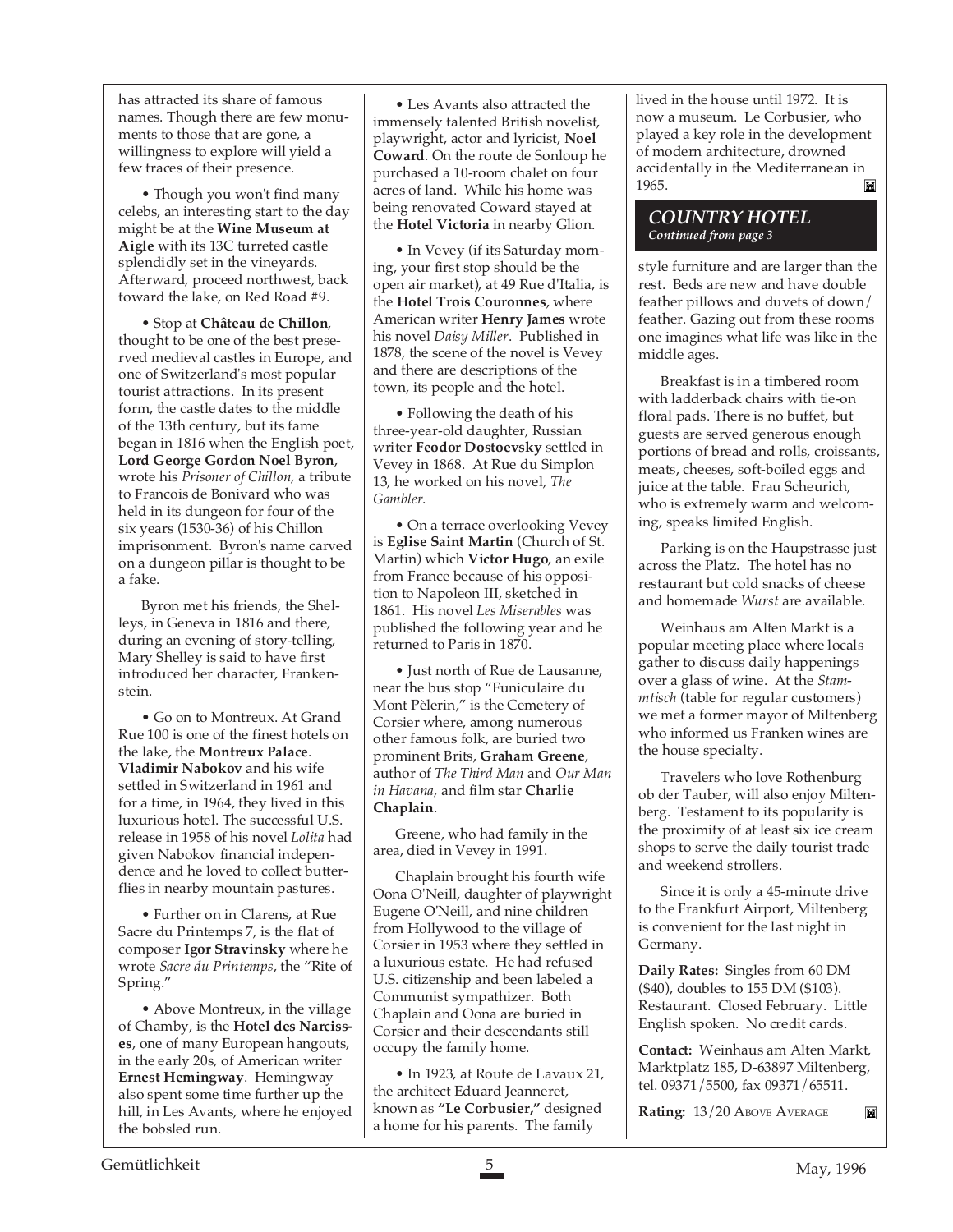

#### **A Vote for Mrs. Wildman**

As a subscriber, I have been diligently following the "Readers' Forum" column in your newsletter regarding Mrs. Paul Wildman and the **Peter Lembcke** restaurant in Hamburg. I am amazed that Mrs. Wildman's letter has elicited so much controversy.

In the March issue, you mentioned that Mrs. Wildman was also a German instructor, so I called her and asked if she would like to give me lessons in the German language. We arranged for a beginning class, and I finally met this woman (whom I expected to be Brunhilde in disguise after having read your article). Much to my amazement, here was a lovely lady, somewhat formal at first, whom I found very charming. I have since had further weekly lessons and I find her a most able and friendly instructor. I have visited Hamburg and found it to be a "city for shoppers" with some of the finest stores I have ever seen in a city of its size. I also have been to Munich and am well aware of the differences in the people from each area. Although formal, I found the people in Hamburg to be very pleasant and had no experience such as your Associate Editor, Bruce Woelfel, and his wife.

The basic premise of this letter is merely to point out that Mrs. Wildman is like all of us, a human being, who may be a bit more formal than we. Remember, she had to come here and adapt to "our way of life" so we should try to remember that when we travel to other countries where we do not speak the local language, we should not be disappointed by a negative experience. Personally, I shall shun Peter Lembcke's restaurant should I visit Hamburg in the future.

Had it not been for this controversy, I would never have had the privilege of meeting Mrs. Wildman. Thomas J. Gilroy, Jr., San Francisco CA

#### **Ugly Europeans?**

When I first visited Europe, in 1964, I stayed for a year and a half in order to see as many places as possible. I have returned many times since then, and have traveled to more than 100 countries around the world. It has always been apparent to me that the average American tourist is better behaved, and better dressed, than the average European tourist.

 Far from being overbearing or insensitive, American travelers are usually more polite than Europeans. They are, especially, far less rude to waiters and other service personnel. There is considerably less reason for Americans to learn foreign languages, as they seldom have any use for them. However, when Americans do attempt to use them, Europeans are often critical of minor errors of pronunciation. They seem to be unaware of their own mispronunciations of English words, a fact that Americans are usually too polite to mention.

I suspect that many Europeans base their opinions of Americans on the distorted impressions shown in movies and to some extent on the American military presence. The latter can create resentment on both sides. Many American military personnel are not there from choice, and have little or no interest in European culture or people. If the same category of Europeans were in America, the situation would be much the same. I find many Europeans who can afford to travel in the United States see very little of the country have limited contact with people outside the tourist industry - and make no effort to understand or appreciate local customs, which they often ridicule or deprecate.

My personal experiences have been overwhelmingly favorable. But I am realistic. Anyone who has traveled extensively will have encountered both poor service and excellent service everywhere. Sometimes people are turned off by a difference in style, which they perceive as poor service. There are variations within any country - but probably more variations can be found in the U.S. I have never encountered the "Hi, my name is Tony, and I'll be your waiter tonight" sort of familiarity in Europe

- but I have occasionally encountered European-style superciliousness in America. My own preference is for aloof, polite, efficient service, which can be found in both places. Friendliness is fine, if it seems genuine and that is found more often in the U.S.

I have never had any problems in northern Germany, and Germans all over the country have been friendly and helpful. Ralph T. Kleymeyer, Jr., Austin TX

#### **Vienna Recommendation**

Too bad that an expired passport precluded you from being present at the New Year's festivities in Vienna, which I was happy to attend. I am certain that you will enjoy the splendid Kaiserball at the Hofburg on New Year's Eve when you do go; it is certainly a memorable evening. May I suggest that you might prefer to attend the New Years Day concert at the Konzerthaus, rather than the better-known one at the Musikverein. Seeing the latter, later in the day on television in our hotel room, we were so glad that we attended the former, which, in our opinion, had the superior program.

Martin Ems, San Francisco CA

#### **Austrian Hotel**

I am enclosing our check for the renewal of our subscription to *Gemütlichkeit.* We certainly enjoy every issue and look forward to its arrival.

In your last newsletter you spoke of enjoying the area around Salzburg and the Salzkammergut. Enclosed you will find a copy of the brochure of **Villa Brandauer** (A-5350 Strobl am Wolfgangsee, tel. 06137/205, fax 06137/5903). We did not stay there but enjoyed a lovely dinner on the back patio overlooking the lake. Although St. Wolfgang is a charming town, it is very "touristy" and we found Strobl (practically next door) to have the same lovely lake overlook and none of the crowds. Do try to stop by for a look (and a bite) next time you visit.

We will explore the Attersee next time we're in Austria! Caroline Jordan, San Rafael CA

#### **Recommends Slovenia**

I just returned from Europe and have to tell you about one of the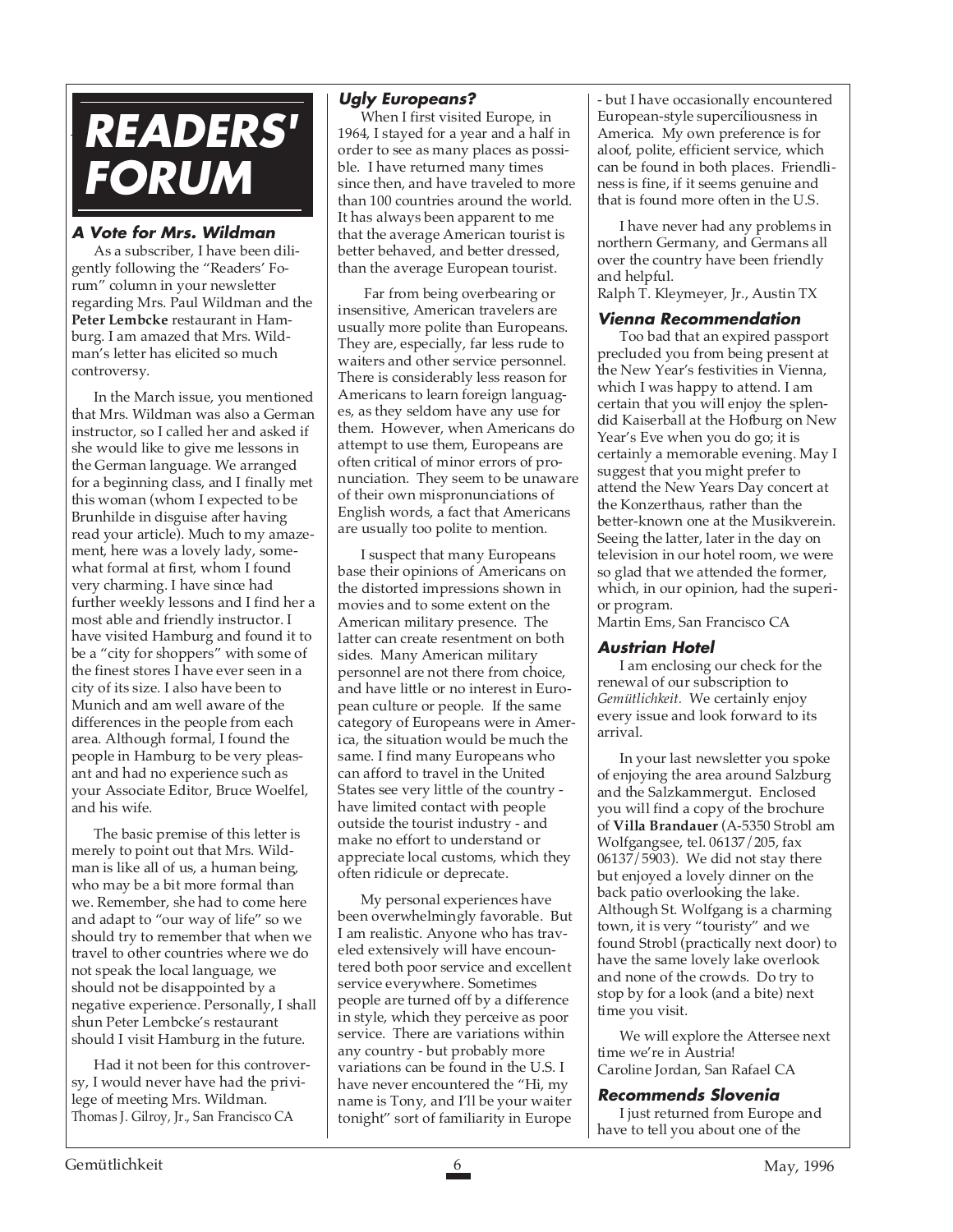world's best bargains. And it almost qualifies as a "German-speaking" country. Slovenia is now hosting the Austrians and Germans that used to go to Croatia for water activities.

This is a country of friendly people and bargain prices for hotels and (GOOD) food. Friends from Bad Nauheim picked me up in Trieste as they were in Isola for a stay at their small condo (the wife is from Slovenia). Isola is a beautiful area and the small-boat harbor is excellent. In fact all the coastal towns have harbors filled with boats owned by Austrians, Germans and Italians. I stayed in a very nice hotel - large room, balcony, view of Adriatic, breakfast for about \$30 per day! The major tourist center with luxury hotels, casinos, tennis schools, etc. is at Portoroz - very nice.

In several small towns I visited relatives, and in one place stayed in a beautiful *Zimmer Frei* with bath and breakfast for less than \$20. As soon as we appeared, relatives greeted us with *Hausgemacht* (homemade) wine before we got out of the car!

Although Italian is virtually a second language, I found German and English to be widely understood. In fact, most areas are "signed" in four languages!

We spent one evening high in the hills above Isola at a farm that serves farm-fresh meats and bread and *Hausgemacht* wines of all colors. The lights of Trieste and towns near Venice could be seen in the distance. I want to return and explore further.

Also, I spent four days in the Mittenwald area before going on to "my" self-catering apartment in Schwangau. The village of Krun, about 5 km from Mittenwald, has some beautiful *Zimmer Frei* houses. The one I chose (**Gästehaus Monika**) provided a huge double room with bath and balcony (view of the nearby mountains and fields) and breakfast for DM45 (\$30). A great deal!

One lesson I've learned in selecting a "Gästehaus" or small hotel is to find one AWAY from the main road of the village. Traffic noise can be terrible in the most serene areas. The

advantage in choosing Krun over Mittenwald is that Garmisch is closer and trails to woods and lakes are easier to find.

I enjoyed sending self-catering info to several of your subscribers - most responded with nice thank you notes. Charley Longo, Tucson AZ

*(Ed Note: Please continue to write, fax (510-582-8296) and e-mail (rbestor@aol.com) your travel experiences to us. Due to space limitations, not all submissions can be published and we reserved the right to edit as needed.)* M

## **E U R O P E TRAVEL BRIEFS**

#### **LTU Chops Fares**

**LTU International Airways**, which offers weekly nonstop flights from San Francisco and New York to Düsseldorf, has lowered rates for 1996 summer and fall travel. The new fares have no expiration date but require a 14-day advance purchase.

From June until mid-September, roundtrip from San Francisco to Germany is \$798 and \$698 from New York to Germany. For fall travel, it is \$628 RT from San Francisco and \$448 RT from New York. Taxes up to \$35 are not included.

Fares apply to LTU flights between San Francisco and Düsseldorf and, with a connection, onto Munich; and from New York's JFK to Düsseldorf, and onto Munich or Hamburg. The flights are on MD-11 aircraft.

In November, LTU will begin service between Düsseldorf and Phoenix. The flights will operate on Monday.

Contact a travel agent or LTU at 800-888-0200.

#### **Eisenach Concert Package**

The 1996 concert season at the Wartburg in Eisenach extends from April 27 to mid-October. The **Hotel auf der Wartburg** offers packages priced from 270 DM (\$180) per person including double room, breakfast,

welcome cocktail, concert ticket, concert dinner and tour of the castle. Contact: Hotel auf der Wartburg, D-99817 Eisenach, phone and fax 03691/ 5111.

#### **Boat/Bus Tour**

A combined bus and boat tour **"Left and Right of the Danube — On the Paths of Emperors and Kings"** is available from April to October from Knauf's Reisen, Bahnhofstrasse 6, D-15344 Strausberg, phone and fax 03341-422124. The eight-day program (dates on request) starts at Kehlheim and includes stops at Passau, Regensburg, Vienna, the Wachau and Budapest. The package costs from 898 DM (\$619) per person, including seven nights accommodations, halfboard, cruise, city tours and guide services. Other packages are also available.

#### **Hermitage Exhibit**

An exhibit from St. Petersburg's **Hermitage**, entitled "The Good Life" is at the Prinz Max Palais in Karlsruhe April 13-July 14. In conjunction with the exhibit, the local tourist office offers weekend packages from 105 DM (\$70) per person. In addition to bed and breakfast, it includes entry to the exhibition and a voucher booklet good for numerous discounts. Contact: Verkehrsverein, Bahnhofplatz 6, D-76137 Karlsruhe, phone 0721/ 35530, fax 0721/355343.

#### **Airlines Restricts Smoking**

Effective June 1, all **Lufthansa** flights between North American and Germany will be nonsmoking.

On May 15, in response to a "substantial majority" of its passengers, all **Swissair** flights operating within Europe became nonsmoking.

Swissair's new policy does not affect flights to and from North America.

#### **German Wine Tours**

One of two packages offered by the **German Wine Academy** is a sixday session, scheduled for Oct. 6-12, 1996. It includes travel to five of Germany's 13 wine region, wine estate visits, tastings with winemakers, vineyard treks, cellar tours, a

*Continued on page 8…*